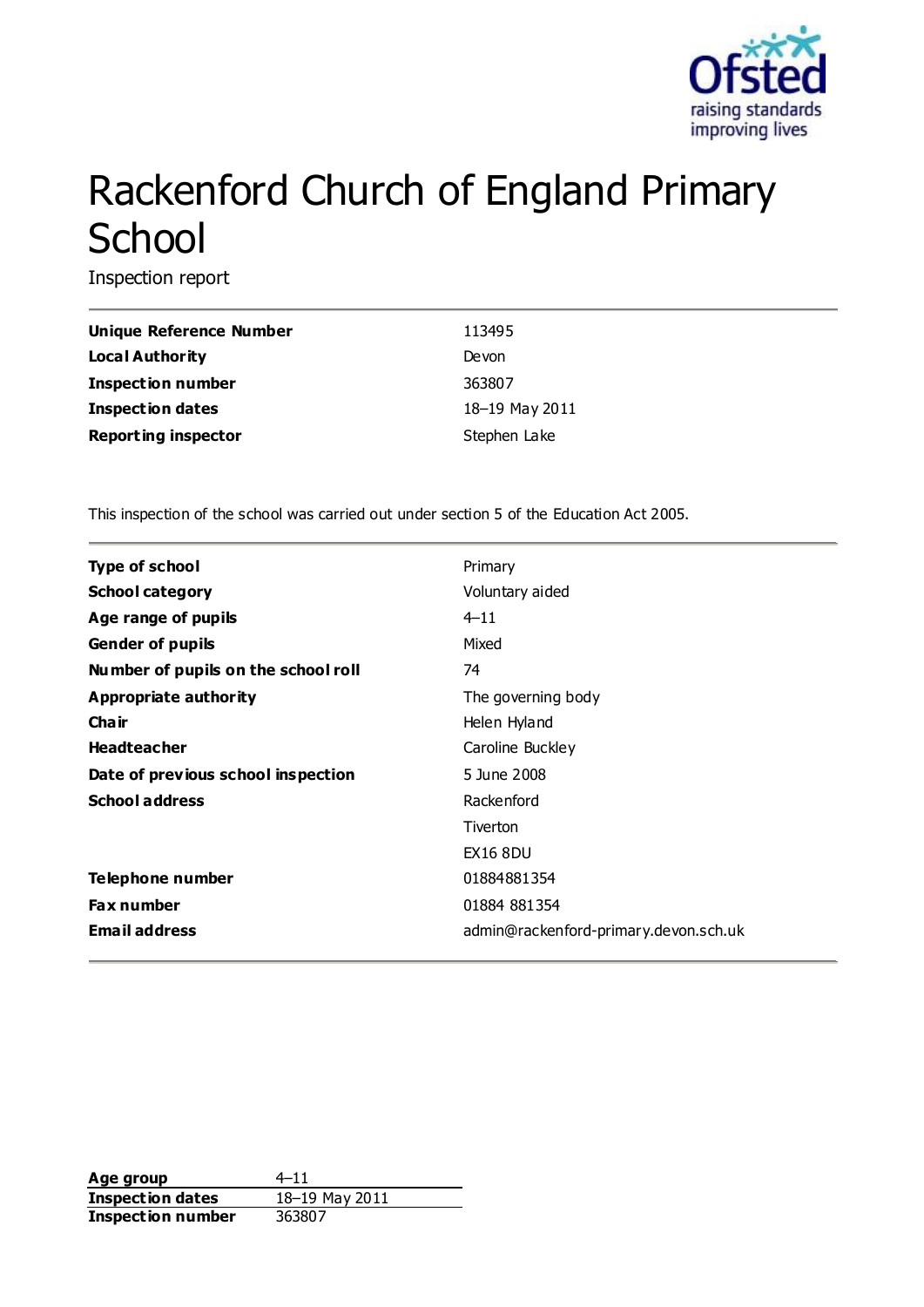The Office for Standards in Education, Children's Services and Skills (Ofsted) regulates and inspects to achieve excellence in the care of children and young people, and in education and skills for learners of all ages. It regulates and inspects childcare and children's social care, and inspects the Children and Family Court Advisory Support Service (Cafcass), schools, colleges, initial teacher training, work-based learning and skills training, adult and community learning, and education and training in prisons and other secure establishments. It assesses council children's services, and inspects services for looked after children, safeguarding and child protection.

Further copies of this report are obtainable from the school. Under the Education Act 2005, the school must provide a copy of this report free of charge to certain categories of people. A charge not exceeding the full cost of reproduction may be made for any other copies supplied.

If you would like a copy of this document in a different format, such as large print or Braille, please telephone 0300 123 4234, or email **[enquiries@ofsted.gov.uk](mailto:enquiries@ofsted.gov.uk)**.

You may copy all or parts of this document for non-commercial educational purposes, as long as you give details of the source and date of publication and do not alter the documentation in any way.

To receive regular email alerts about new publications, including survey reports and school inspection reports, please visit our website and go to 'Subscribe'.

Royal Exchange Buildings St Ann's Square Manchester M2 7LA T: 0300 123 4234 Textphone: 0161 618 8524 E: **[enquiries@ofsted.gov.uk](mailto:enquiries@ofsted.gov.uk)**

W: **[www.ofsted.gov.uk](http://www.ofsted.gov.uk/)**

© Crown copyright 2011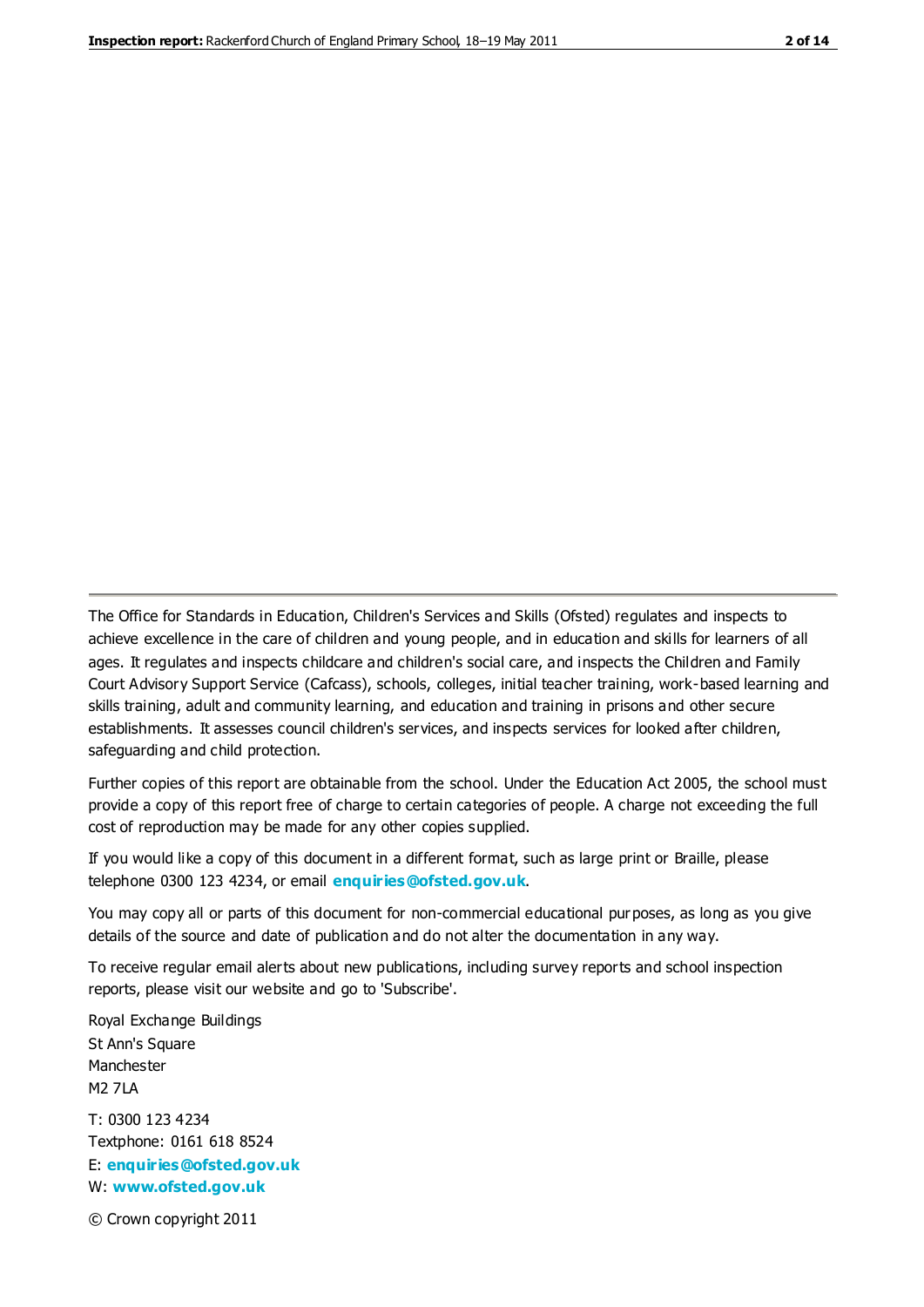# **Introduction**

This inspection was carried out by two additional inspectors. They observed 11 lessons or parts of lessons seeing three teachers. Meetings were held with groups of pupils, representatives of the governing body and staff. A sample of parents and carers were spoken to at the start of the day. Inspectors observed the school's work, and looked at the school's own evaluation of its work and the school improvement plan. They also looked at records on pupils' attainment and progress and documents relating to vulnerable pupils. The questionnaires completed by staff, pupils and 56 parents and carers were analysed.

The inspection team reviewed many aspects of the school's work. It looked in detail at a number of key areas.

- $\blacksquare$  The achievement of gifted and talented pupils in Key Stages 1 and 2 to determine whether teaching is sufficiently challenging.
- The impact of the school's strategies to improve assessment.
- The use of partnerships, visits and visitors to enrich the curriculum and support community cohesion and cultural development.
- The involvement of teachers and governors in school self-evaluation.
- The impact of strategies to improve writing including in the Early Years Foundation Stage.

## **Information about the school**

This school is much smaller than most primary schools. It serves a very rural area but a few pupils come from nearby towns such as Tiverton. The vast majority of pupils are White British with no pupils from other ethnic groups. No pupils speak English as an additional language and no pupils are currently known to be entitled to free school meals. The proportion of pupils with special educational needs and/or disabilities is broadly average but the proportion with a statement of special educational needs is well above average. The school has just achieved Healthy Schools Plus Status.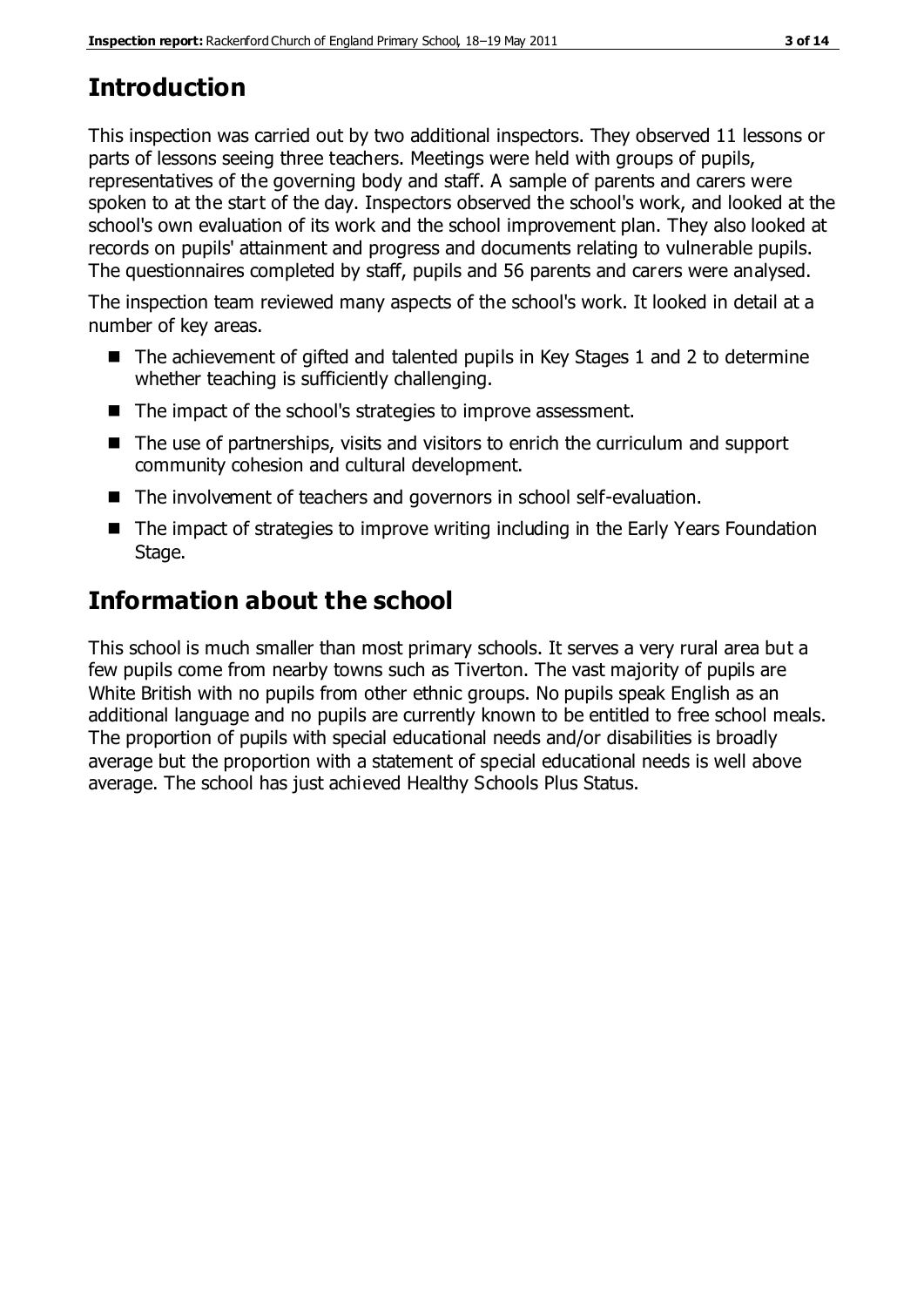**Inspection grades: 1 is outstanding, 2 is good, 3 is satisfactory, and 4 is inadequate** Please turn to the glossary for a description of the grades and inspection terms

## **Inspection judgements**

| Overall effectiveness: how good is the school?  |  |
|-------------------------------------------------|--|
| The school's capacity for sustained improvement |  |

## **Main findings**

Rackenford is a good school. It is continuing to improve because good leadership and management are ensuring a consistent focus on raising attainment. Pupils' excellent social skills result in outstanding behaviour and a calm, harmonious community where pupils become mature and confident learners. Pupils have an excellent understanding of how to stay safe and how to keep fit and healthy because of the good-quality care and guidance they receive. Links with parents and carers are excellent.

Consistently good teaching and a good-quality curriculum ensure that pupils achieve well. Children get a good start to their education in Reception and enter Year 1 with levels of skill above those normally found at this age, although their writing is not as strong as their other skills. The introduction of the 'Talk to Write' project, where pupils are encouraged to talk through their work before beginning their writing, has improved pupils' progress in writing and their overall attainment at the end of Year 6 is consistently above average. Pupils make a good contribution to the school and the local community but this is not yet extended to the world beyond Devon in a systematic and rigorous manner. Staff and governors have recognised this and have started to review the provision for promoting community cohesion.

The school has an accurate view of its strengths and weaknesses and uses the information gained well in the school improvement plan. The strong leadership of the headteacher ensures that all members of staff work as a team to improve the quality of teaching and learning. Governors support the school well and are closely involved in school selfevaluation. Together with the staff they share a strong desire to raise standards and work together effectively to improve the provision. A much improved system for recording and analysing data on pupils' attainment and progress is in place. This is quite recent and is not yet used to its full potential to provide high-quality information for senior leaders and governors. The strengths identified at the previous inspection have been maintained and action plans are already in place to address the areas for improvement noted in this report. These factors indicate good capacity to improve further.

## **What does the school need to do to improve further?**

- By July 2012 ensure that pupils have more opportunities to learn about other cultures by:
	- setting out clear strategies for the promotion of community cohesion
	- $-$  eveloping effective systems for evaluating the impact of these strategies.
- **Provide senior leaders and governors with a clear picture on the performance of** cohorts and groups by September 2011 by: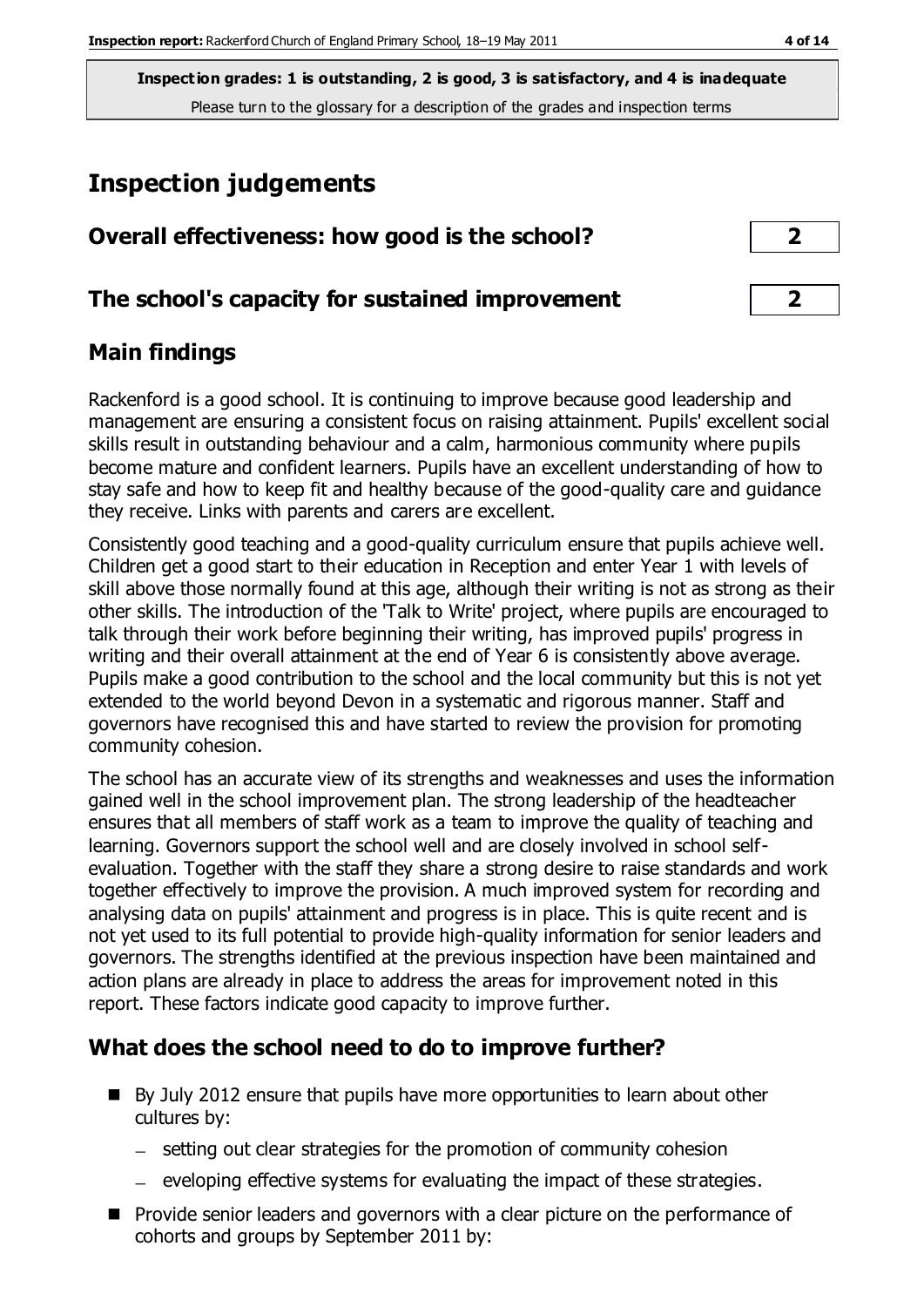**Inspection grades: 1 is outstanding, 2 is good, 3 is satisfactory, and 4 is inadequate** Please turn to the glossary for a description of the grades and inspection terms

- $=$  embedding the new systems for recording and analysing data on pupils' progress
- $=$  ensuring that data are analysed in a more sophisticated manner.

## **Outcomes for individuals and groups of pupils 2**



Pupils say they enjoy school immensely. This is evident in their enthusiasm for learning and their good attendance. Children start school with overall levels of skill similar to those found nationally, although there is considerable variation from year to year and their skills in communication, language and literacy are lower than those normally found. They make good progress to begin Year 1 with above average attainment and build securely on this good start through the rest of the school so that pupils in Year 6 are on track to attain well-above-average levels of attainment in 2011.

Pupils' excellent behaviour helps them to engage well in their learning; learning observed by inspectors was consistently good, and sometimes outstanding. More-able pupils and those identified as gifted and talented achieve well because the work challenges them effectively. For example, in a good science lesson in Year 6, more-able pupils very confidently discussed how a simple jet boat powered by a very small candle worked and designed their own investigation using the boat. Pupils came up with some excellent ideas such as varying the weight carried or changing the number of candles to see the effect on speed. Several determined quite quickly the scientific facts behind the working of the boat and explained them confidently to an inspector. Teaching assistants are used effectively to ensure that pupils with special educational needs and/or disabilities are fully included in lessons. This good provision ensures that they too make good progress.

Pupils were adamant that there is no bullying and said they felt very safe in school. They trust all adults to deal with any problems that might occur. Pupils undertake a wide range of responsibilities, such as being school council members, which contribute well to school life. They show curiosity about and interest in the wider local community through activities such as the Tiverton children's parliament; of particular note is the way pupils have supported the re-instatement of the village well and provided information cards about the wildlife that can be seen on the marked walks starting from the well. However, they do not have a strong enough understanding of life in different parts of the United Kingdom or of different cultures. Pupils' very secure understanding of how to stay healthy and keep fit is recognised by the Healthy School Plus award. It is also evident in the enthusiastic way pupils take advantage of the very good range of lunchtime and after-school sports clubs. Pupils have a good understanding of right and wrong and work together extremely well. Their good basic skills, including their information and communication technology (ICT) skills, prepare them well for the next stage in their education.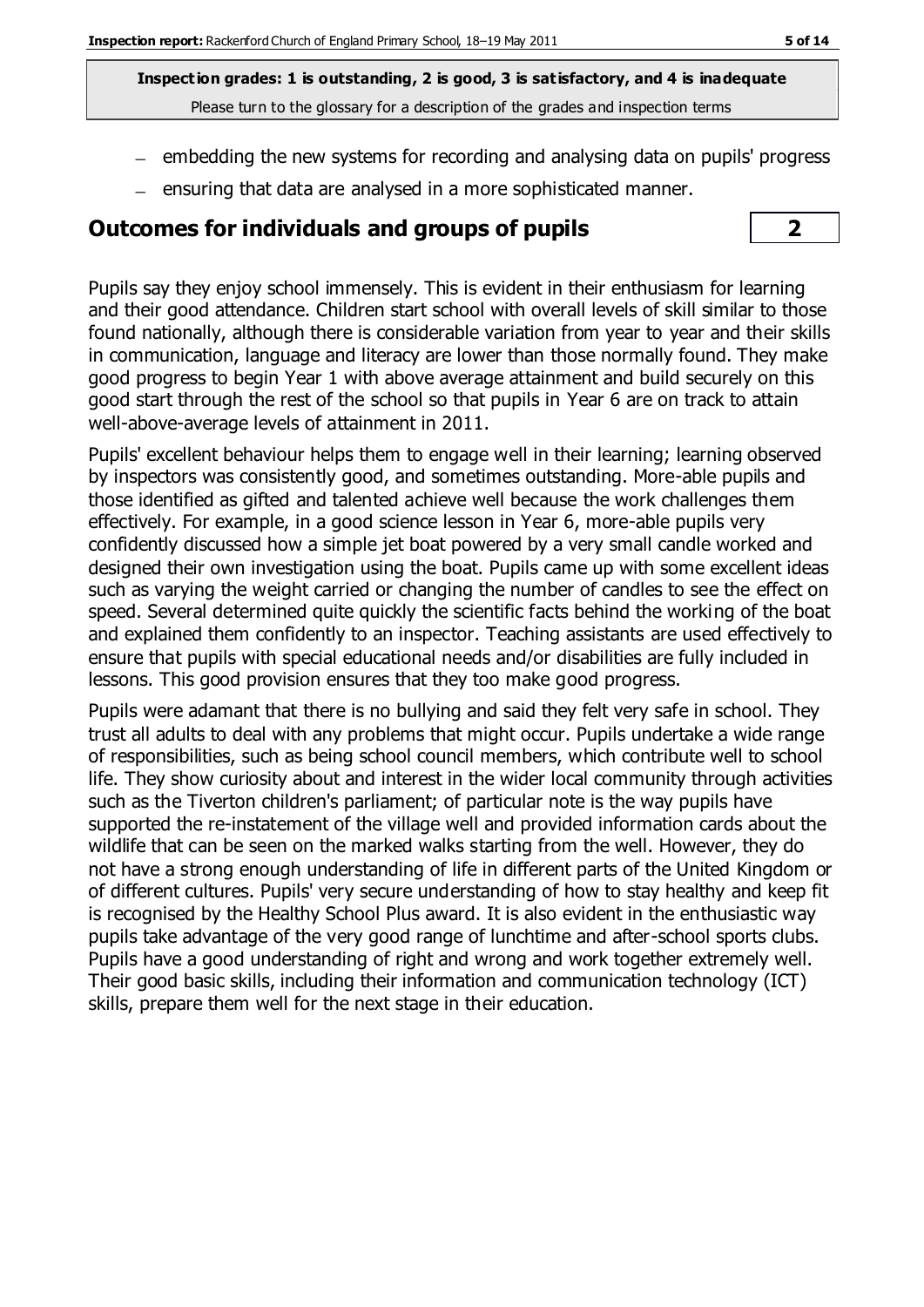Please turn to the glossary for a description of the grades and inspection terms

These are the grades for pupils' outcomes

| Pupils' achievement and the extent to which they enjoy their learning                                                     | $\overline{\mathbf{2}}$ |
|---------------------------------------------------------------------------------------------------------------------------|-------------------------|
| Taking into account:<br>Pupils' attainment <sup>1</sup>                                                                   | 2                       |
| The quality of pupils' learning and their progress                                                                        | $\mathcal{P}$           |
| The quality of learning for pupils with special educational needs and/or disabilities<br>and their progress               | $\mathfrak{p}$          |
| The extent to which pupils feel safe                                                                                      | $\mathbf{2}$            |
| Pupils' behaviour                                                                                                         | 1                       |
| The extent to which pupils adopt healthy lifestyles                                                                       | 1                       |
| The extent to which pupils contribute to the school and wider community                                                   |                         |
| The extent to which pupils develop workplace and other skills that will contribute to<br>their future economic well-being |                         |
| Taking into account:<br>Pupils' attendance <sup>1</sup>                                                                   |                         |
| The extent of pupils' spiritual, moral, social and cultural development                                                   | 2                       |

<sup>1</sup> The grades for attainment and attendance are: 1 is high; 2 is above average; 3 is broadly average; and 4 is low

## **How effective is the provision?**

Pupils learn well in this school because teachers prepare highly motivating lessons that make good use of ICT and are based on a stimulating curriculum. Very good opportunities are taken to develop literacy skills through other subjects such as science, history and geography. Visitors and stimulating visits to places of interest, including the bi-annual visit to France and to HMS Belfast in London, make learning purposeful and support the strategies for promoting community cohesion. Good partnerships enable opportunities for other activities such as inter-school sport.

Assessment procedures have improved and are robust. For example, in an outstanding lesson for younger children on writing instructions for preparing rhubarb crumble, a series of photographs were set out with time connectives between them. Pupils chose the verbs required when giving instructions related to each photograph while success criteria set out in their books enabled them to assess their own work alongside the teacher. Questioning by teachers challenges pupils, extends their learning and helps teachers assess what pupils already know. For example, in a good lesson involving the properties of shapes the teacher skilfully modified the activities so that pupils at all levels of attainment were suitably challenged. All adults in the lesson used questioning well to help pupils build on their prior learning and then assess their own work. Teachers' marking is good, although better in English than in mathematics, and gives clear guidance to pupils on how to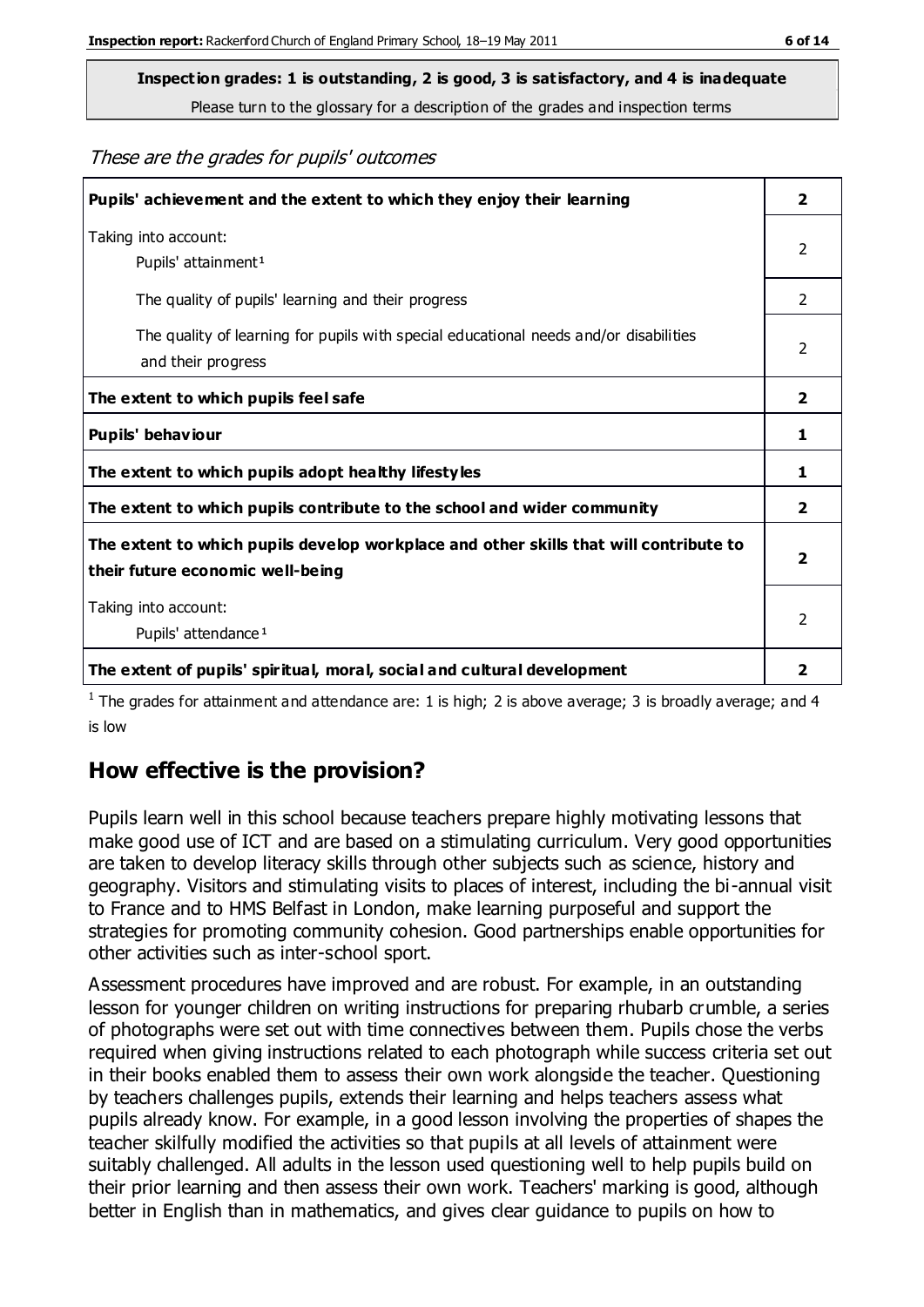Please turn to the glossary for a description of the grades and inspection terms

improve their work. Less attention is given to presentation and in some cases boys do not take as much care over the presentation of their English work as they do in mathematics.

Pastoral care is strong. Good-quality child protection procedures are detailed and well known to all staff. The school works very closely with parents and carers to support their children's learning through parent?teacher consultations, regular informal discussion and the use of innovative systems to pass on relevant information. The latter include letters setting out the themes and topics being studied and text messages for such things as reminders and requests. Parents and carers particularly liked the workshops run by pupils. Good links with external agencies ensure that vulnerable pupils are supported well.

These are the grades for the quality of provision

| The quality of teaching                                                                                    |  |
|------------------------------------------------------------------------------------------------------------|--|
| Taking into account:<br>The use of assessment to support learning                                          |  |
| The extent to which the curriculum meets pupils' needs, including, where relevant,<br>through partnerships |  |
| The effectiveness of care, guidance and support                                                            |  |

## **How effective are leadership and management?**

The headteacher, governors and staff share a very strong ambition to ensure that the best possible education is provided for all pupils. Robust procedures are in place to tackle any incidents of discrimination, and equality of opportunity is assured by the great care taken to monitor the progress of all groups. Regular training for staff and governors and close monitoring by the governing body ensure safeguarding requirements are met well. A good start has been made on auditing existing provision for the promotion of community cohesion and plans to widen its scope.

All governors monitor the school's work closely through focused visits that are recorded and reported back at meetings. Their good budget management has enabled a move from two and a half classes to three classes and high-quality changes to the buildings and site to improve the provision for the Reception class. Governors undertake regular training and play an active role in evaluating the work of the school and setting its strategic direction. Regular meetings with subject leaders ensure governors are very well informed before they meet with all staff to discuss the school improvement plan in great detail. Parents, carers and pupils are consulted regularly and the governing body holds open meetings and invites parents and carers to attend as observers. The importance attached to involving parents and carers can be seen in the high-quality newsletters that invite them to proffer their views on areas such as potential federation or the cost of school meals.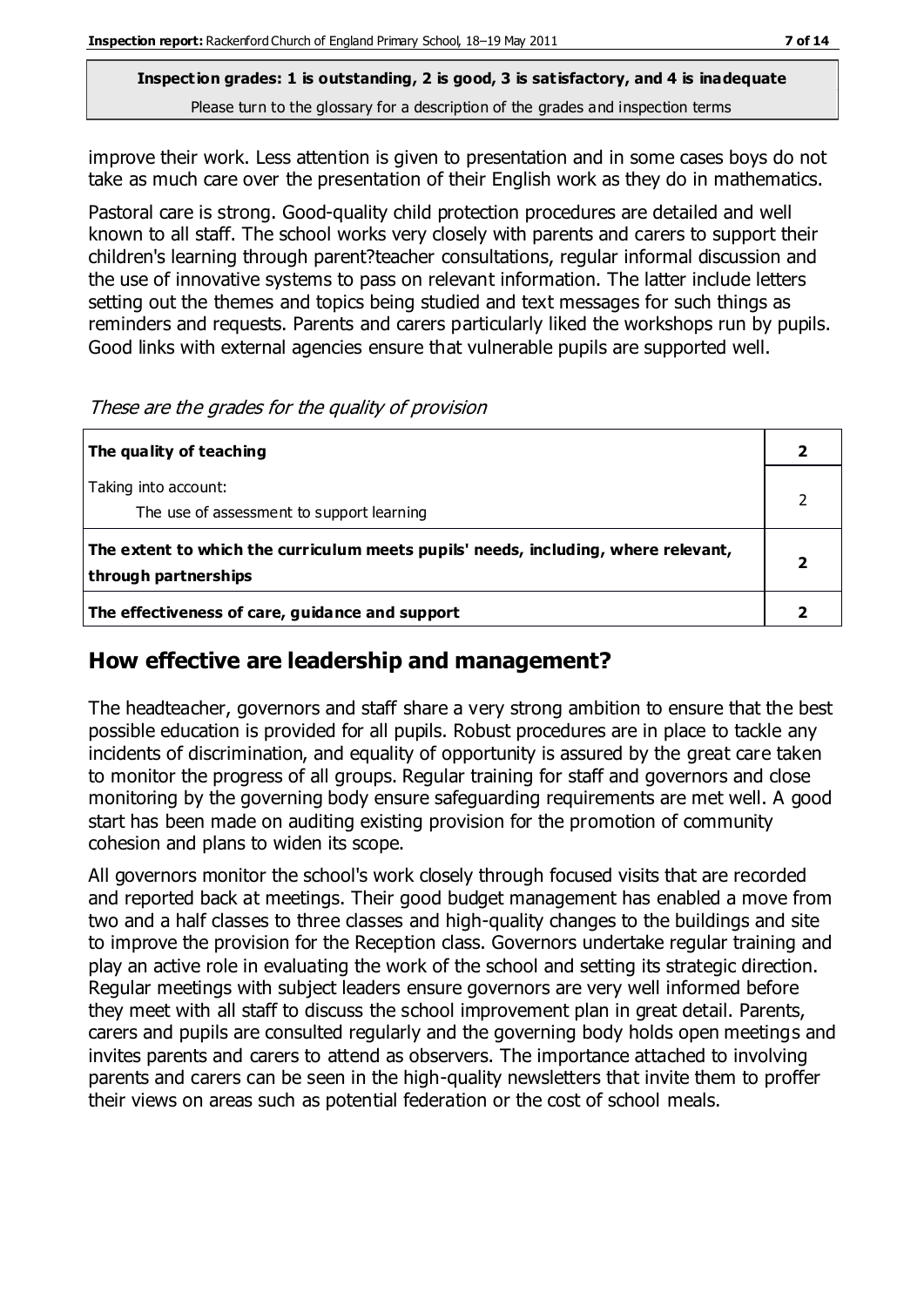Please turn to the glossary for a description of the grades and inspection terms

These are the grades for leadership and management

| The effectiveness of leadership and management in embedding ambition and driving<br>improvement                                                                  |                         |
|------------------------------------------------------------------------------------------------------------------------------------------------------------------|-------------------------|
| Taking into account:<br>The leadership and management of teaching and learning                                                                                   | 2                       |
| The effectiveness of the governing body in challenging and supporting the<br>school so that weaknesses are tackled decisively and statutory responsibilities met | $\overline{\mathbf{2}}$ |
| The effectiveness of the school's engagement with parents and carers                                                                                             | 1                       |
| The effectiveness of partnerships in promoting learning and well-being                                                                                           | $\overline{2}$          |
| The effectiveness with which the school promotes equality of opportunity and tackles<br>discrimination                                                           | $\overline{\mathbf{2}}$ |
| The effectiveness of safeguarding procedures                                                                                                                     | $\overline{\mathbf{2}}$ |
| The effectiveness with which the school promotes community cohesion                                                                                              |                         |
| The effectiveness with which the school deploys resources to achieve value for money                                                                             |                         |

## **Early Years Foundation Stage**

Close and positive relationships with the local pre-school groups as well as with parents and carers ensure that children settle quickly and happily into the warm and very stimulating environment of the Early Years Foundation Stage. High-quality care helps children to feel secure and confident, and their welfare needs are met very well. The excellent partnership between children and adults, and a focus on praise, ensure exemplary behaviour.

Children display very positive attitudes and learn to relate well to others. Because children start school with lower levels of skill in communication, language and literacy, a programme of work based on developing talking linked to writing has been introduced and this is already proving effective; progress in writing is now good. Adults ensure a good balance of teacher-directed and self-chosen activities, which helps children to develop as confident learners.

The Early Years Foundation Stage is led and managed well. Good quality systems for checking on children's progress are used effectively to plan work that challenges them to achieve well. Children with special educational needs and/or disabilities are identified at an early stage, enabling effective support to be provided. The recent move to a larger room with a new good-quality covered outdoor area is enabling a more exciting curriculum to be developed. The Reception class makes particularly good use of the area outside the classroom to provide stimulating activities such as the garden centre shop that make learning interesting. Slightly fewer opportunities for writing are provided outside and plans are in hand to address this.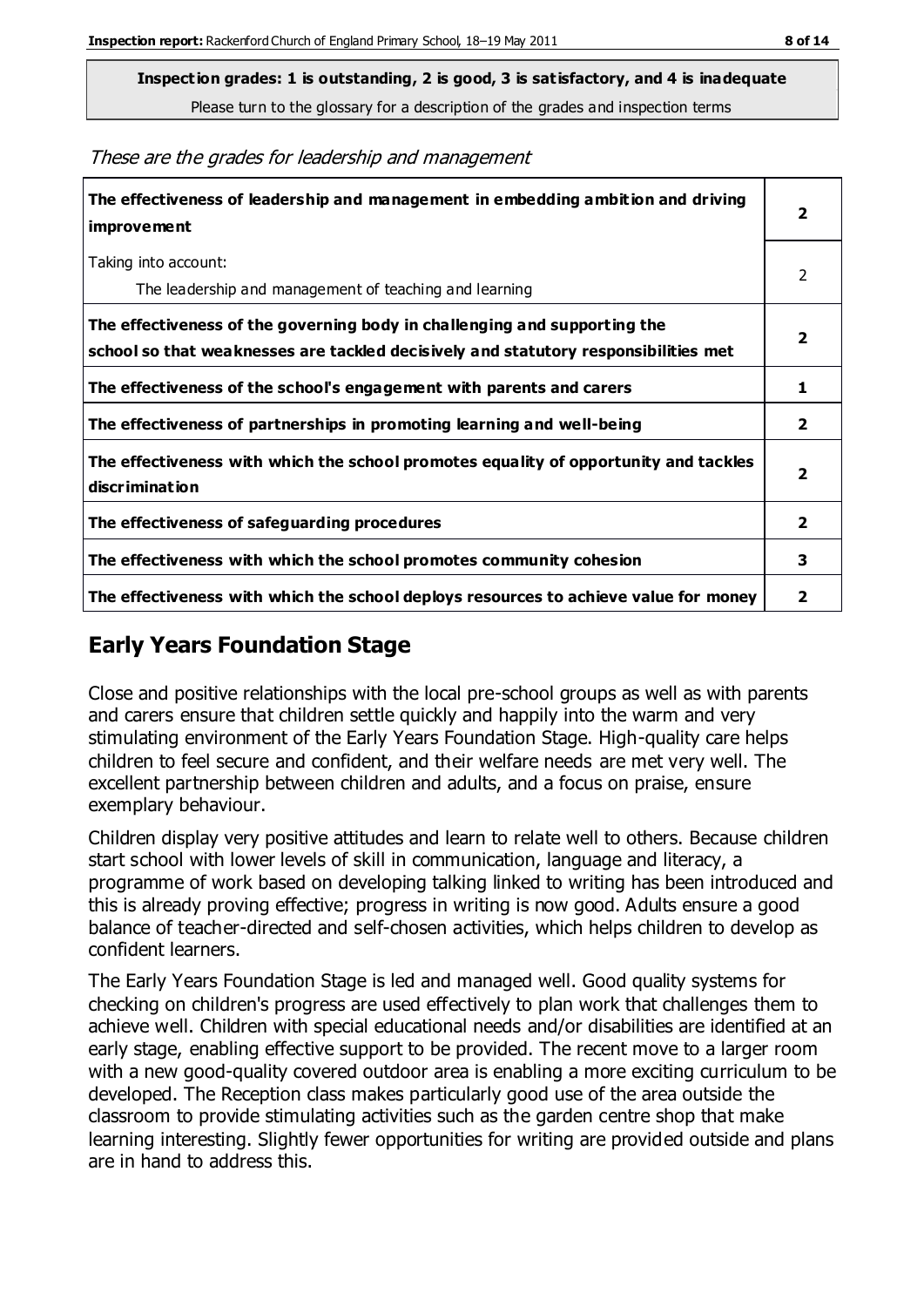Please turn to the glossary for a description of the grades and inspection terms

These are the grades for the Early Years Foundation Stage

| <b>Overall effectiveness of the Early Years Foundation Stage</b>                      |  |
|---------------------------------------------------------------------------------------|--|
| Taking into account:<br>Outcomes for children in the Early Years Foundation Stage     |  |
| The quality of provision in the Early Years Foundation Stage                          |  |
| The effectiveness of leadership and management of the Early Years Foundation<br>Stage |  |

## **Views of parents and carers**

A well-above-average proportion of parents and carers completed the questionnaire. Parents and carers are overwhelmingly supportive of the school. Some chose to add written comments which were mostly very positive. Typical of the positive comments was, 'Very pleased with the school • I am very proud he goes to Rackenford School.'

There were no areas in which a significant number of parents and carers expressed concern although a very small minority do not think their children enjoy school. Inspectors found a very high level of enjoyment among pupils with a number describing school as 'brilliant'.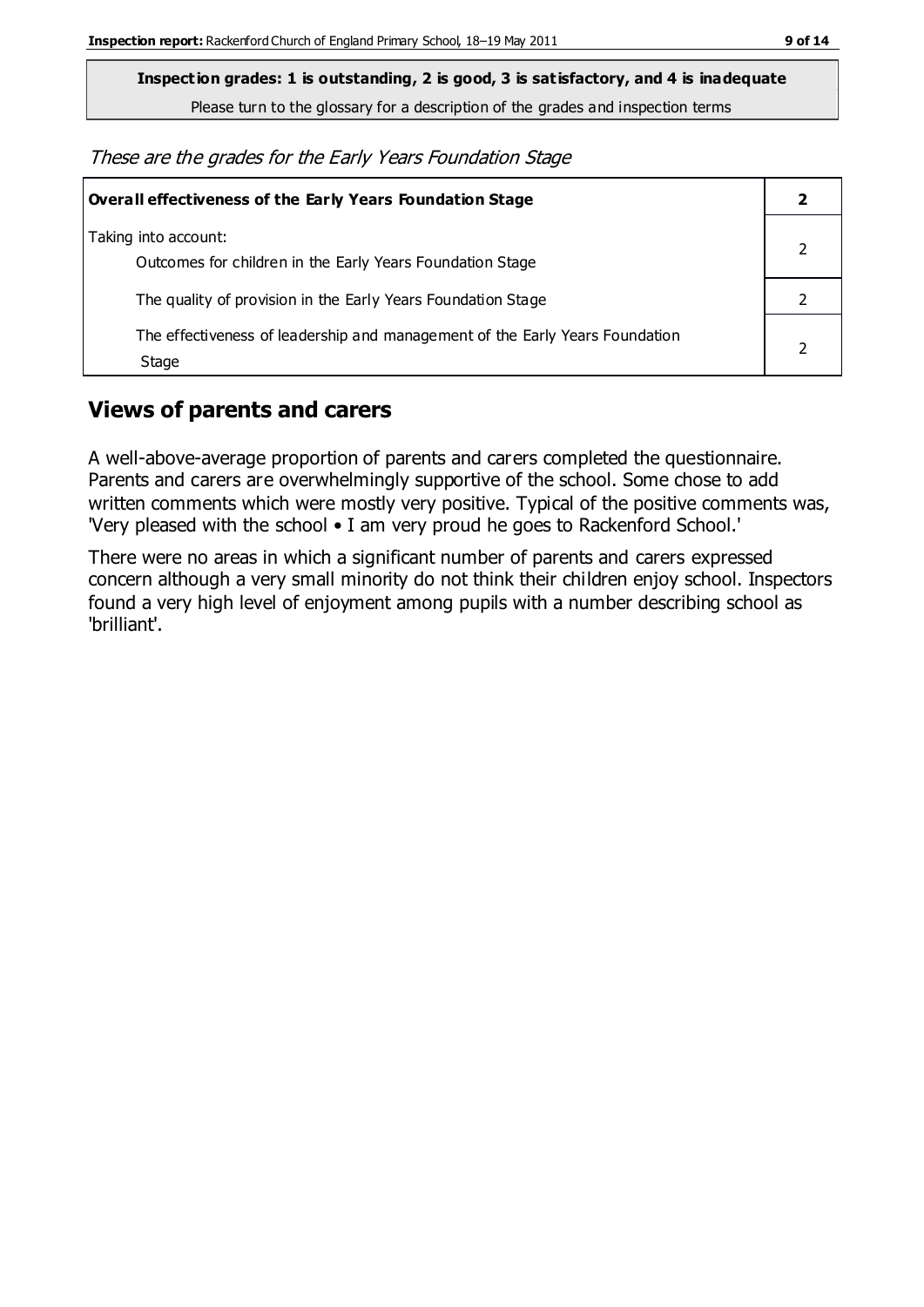#### **Responses from parents and carers to Ofsted's questionnaire**

Ofsted invited all the registered parents and carers of pupils registered at Rackenford Church of England Primary School to complete a questionnaire about their views of the school.

In the questionnaire, parents and carers were asked to record how strongly they agreed with 13 statements about the school.

The inspection team received 56 completed questionnaires by the end of the on-site inspection. In total, there are 74 pupils registered at the school.

| <b>Statements</b>                                                                                                                                                                                                                                       | <b>Strongly</b><br>agree |               | <b>Agree</b> |                         |                | <b>Disagree</b> |              | <b>Strongly</b><br>disagree |  |
|---------------------------------------------------------------------------------------------------------------------------------------------------------------------------------------------------------------------------------------------------------|--------------------------|---------------|--------------|-------------------------|----------------|-----------------|--------------|-----------------------------|--|
|                                                                                                                                                                                                                                                         | <b>Total</b>             | $\frac{1}{2}$ | <b>Total</b> | $\mathbf{O}/\mathbf{o}$ | <b>Total</b>   | $\frac{1}{2}$   | <b>Total</b> | $\frac{1}{2}$               |  |
| My child enjoys school                                                                                                                                                                                                                                  | 37                       | 66            | 15           | 27                      | 4              | $\overline{7}$  | $\mathbf 0$  | $\mathbf 0$                 |  |
| The school keeps my child<br>safe                                                                                                                                                                                                                       | 44                       | 79            | 12           | 21                      | 0              | 0               | $\mathbf 0$  | $\mathbf 0$                 |  |
| My school informs me about<br>my child's progress                                                                                                                                                                                                       | 33                       | 59            | 22           | 39                      | 1              | $\overline{2}$  | $\mathbf 0$  | $\mathbf 0$                 |  |
| My child is making enough<br>progress at this school                                                                                                                                                                                                    | 30                       | 54            | 24           | 43                      | $\mathbf{1}$   | $\overline{2}$  | $\mathbf 0$  | $\pmb{0}$                   |  |
| The teaching is good at this<br>school                                                                                                                                                                                                                  | 34                       | 61            | 21           | 38                      | 0              | 0               | $\mathbf 0$  | $\mathbf 0$                 |  |
| The school helps me to<br>support my child's learning                                                                                                                                                                                                   | 32                       | 57            | 22           | 39                      | 1              | $\overline{2}$  | 0            | $\mathbf 0$                 |  |
| The school helps my child to<br>have a healthy lifestyle                                                                                                                                                                                                | 38                       | 68            | 18           | 32                      | 0              | 0               | $\mathbf 0$  | $\mathbf 0$                 |  |
| The school makes sure that<br>my child is well prepared for<br>the future (for example<br>changing year group,<br>changing school, and for<br>children who are finishing<br>school, entering further or<br>higher education, or entering<br>employment) | 31                       | 55            | 21           | 38                      | $\mathbf 0$    | 0               | $\mathbf 0$  | $\mathbf 0$                 |  |
| The school meets my child's<br>particular needs                                                                                                                                                                                                         | 30                       | 54            | 23           | 41                      | $\overline{2}$ | 4               | $\mathbf 0$  | $\mathbf 0$                 |  |
| The school deals effectively<br>with unacceptable behaviour                                                                                                                                                                                             | 31                       | 55            | 20           | 36                      | $\overline{2}$ | $\overline{4}$  | 0            | $\pmb{0}$                   |  |
| The school takes account of<br>my suggestions and concerns                                                                                                                                                                                              | 30                       | 54            | 25           | 45                      | $\Omega$       | $\Omega$        | $\Omega$     | $\Omega$                    |  |
| The school is led and<br>managed effectively                                                                                                                                                                                                            | 36                       | 64            | 20           | 36                      | $\pmb{0}$      | 0               | $\mathbf 0$  | $\mathbf 0$                 |  |
| Overall, I am happy with my<br>child's experience at this<br>school                                                                                                                                                                                     | 34                       | 61            | 20           | 36                      | $\overline{2}$ | $\overline{4}$  | $\mathbf 0$  | $\mathbf 0$                 |  |

The table above summarises the responses that parents and carers made to each statement. The percentages indicate the proportion of parents and carers giving that response out of the total number of completed questionnaires. Where one or more parents and carers chose not to answer a particular question, the percentages will not add up to 100%.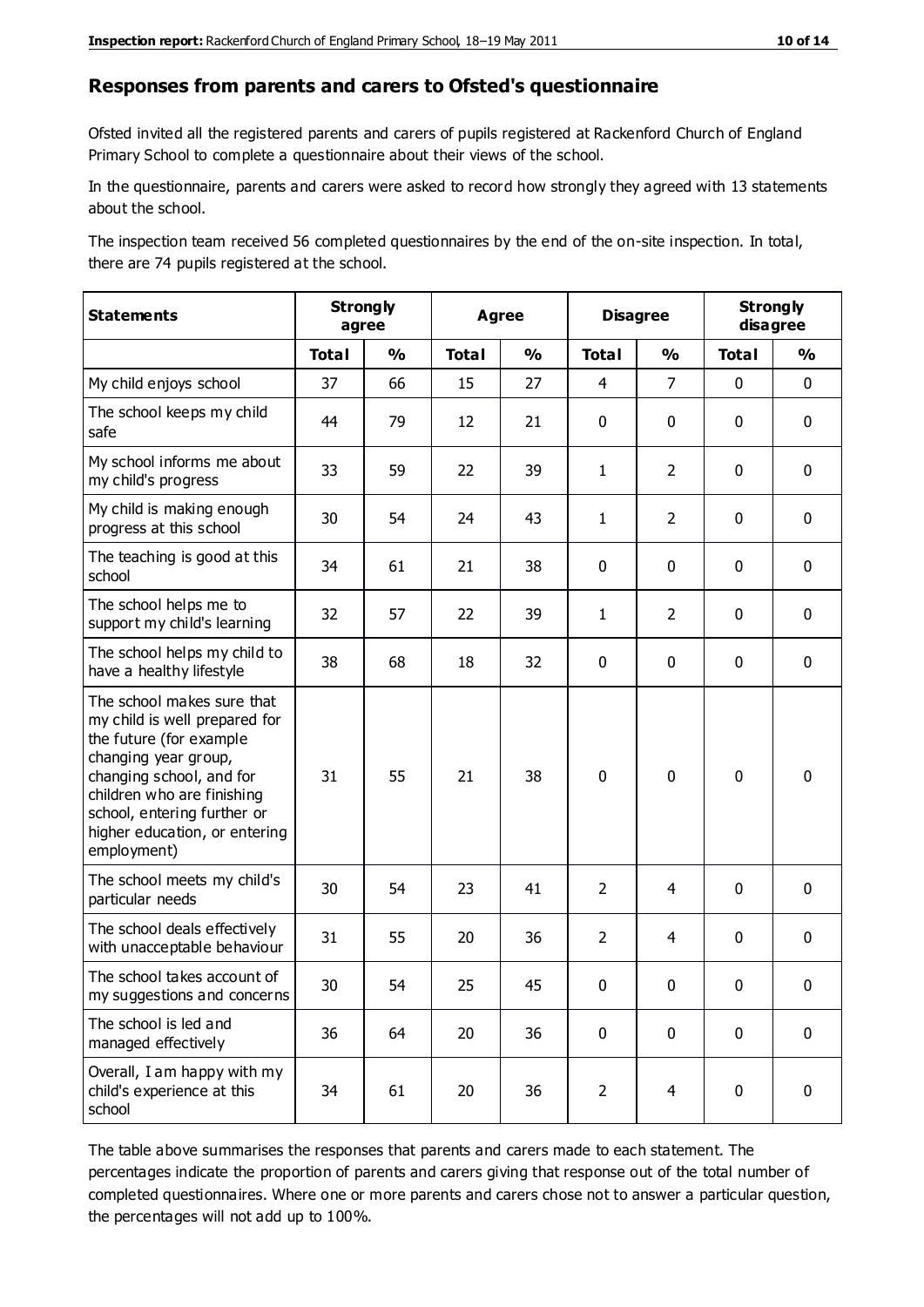## **Glossary**

| Grade   | <b>Judgement</b> | <b>Description</b>                                                                                                                                                                                                            |
|---------|------------------|-------------------------------------------------------------------------------------------------------------------------------------------------------------------------------------------------------------------------------|
| Grade 1 | Outstanding      | These features are highly effective. An outstanding school<br>provides exceptionally well for all its pupils' needs.                                                                                                          |
| Grade 2 | Good             | These are very positive features of a school. A school that<br>is good is serving its pupils well.                                                                                                                            |
| Grade 3 | Satisfactory     | These features are of reasonable quality. A satisfactory<br>school is providing adequately for its pupils.                                                                                                                    |
| Grade 4 | Inadequate       | These features are not of an acceptable standard. An<br>inadequate school needs to make significant improvement<br>in order to meet the needs of its pupils. Ofsted inspectors<br>will make further visits until it improves. |

#### **What inspection judgements mean**

## **Overall effectiveness of schools**

|                       | Overall effectiveness judgement (percentage of schools) |      |                     |                   |
|-----------------------|---------------------------------------------------------|------|---------------------|-------------------|
| <b>Type of school</b> | <b>Outstanding</b>                                      | Good | <b>Satisfactory</b> | <b>Inadequate</b> |
| Nursery schools       | 46                                                      | 48   | 6                   |                   |
| Primary schools       | 6                                                       | 47   | 40                  | 7                 |
| Secondary schools     | 12                                                      | 39   | 38                  | 11                |
| Sixth forms           | 13                                                      | 42   | 41                  | 3                 |
| Special schools       | 28                                                      | 49   | 19                  | 4                 |
| Pupil referral units  | 14                                                      | 45   | 31                  | 10                |
| All schools           | 10                                                      | 46   | 37                  |                   |

New school inspection arrangements were introduced on 1 September 2009. This means that inspectors now make some additional judgements that were not made previously.

The data in the table above are for the period 1 September 2010 to 31 December 2010 and are consistent with the latest published official statistics about maintained school inspection outcomes (see **[www.ofsted.gov.uk](http://www.ofsted.gov.uk/)**).

The sample of schools inspected during 2010/11 was not representative of all schools nationally, as weaker schools are inspected more frequently than good or outstanding schools.

Percentages are rounded and do not always add exactly to 100.

Sixth form figures reflect the judgements made for the overall effectiveness of the sixth form in secondary schools, special schools and pupil referral units.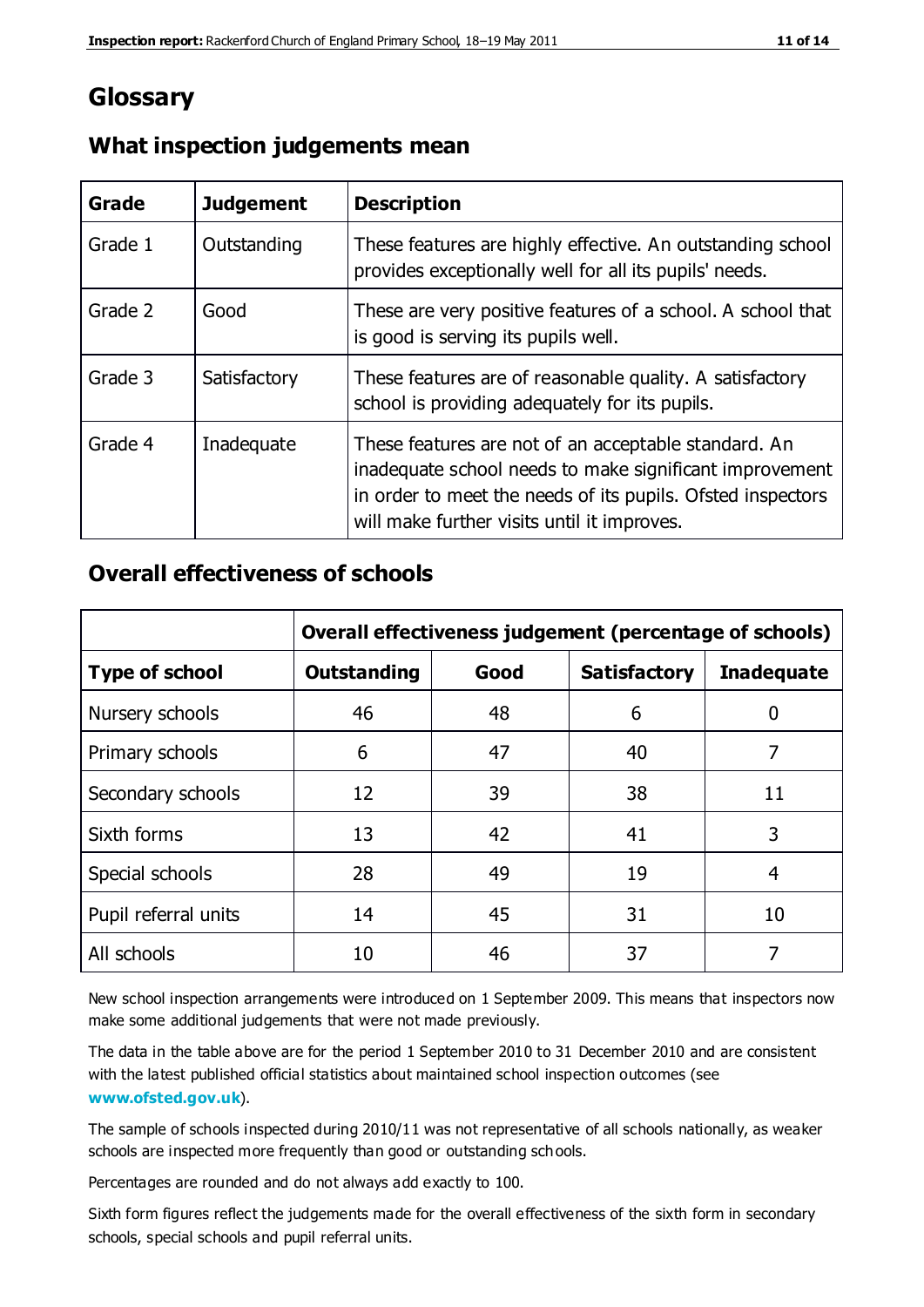## **Common terminology used by inspectors**

| Achievement:               | the progress and success of a pupil in their learning,<br>development or training.                                                                                                                                                          |  |  |
|----------------------------|---------------------------------------------------------------------------------------------------------------------------------------------------------------------------------------------------------------------------------------------|--|--|
| Attainment:                | the standard of the pupils' work shown by test and<br>examination results and in lessons.                                                                                                                                                   |  |  |
| Capacity to improve:       | the proven ability of the school to continue<br>improving. Inspectors base this judgement on what<br>the school has accomplished so far and on the quality<br>of its systems to maintain improvement.                                       |  |  |
| Leadership and management: | the contribution of all the staff with responsibilities,<br>not just the headteacher, to identifying priorities,<br>directing and motivating staff and running the school.                                                                  |  |  |
| Learning:                  | how well pupils acquire knowledge, develop their<br>understanding, learn and practise skills and are<br>developing their competence as learners.                                                                                            |  |  |
| Overall effectiveness:     | inspectors form a judgement on a school's overall<br>effectiveness based on the findings from their<br>inspection of the school. The following judgements,<br>in particular, influence what the overall effectiveness<br>judgement will be. |  |  |
|                            | The school's capacity for sustained<br>improvement.                                                                                                                                                                                         |  |  |
|                            | Outcomes for individuals and groups of pupils.                                                                                                                                                                                              |  |  |
|                            | The quality of teaching.                                                                                                                                                                                                                    |  |  |
|                            | The extent to which the curriculum meets<br>pupils' needs, including, where relevant,<br>through partnerships.                                                                                                                              |  |  |
|                            | The effectiveness of care, guidance and<br>support.                                                                                                                                                                                         |  |  |
| Progress:                  | the rate at which pupils are learning in lessons and<br>over longer periods of time. It is often measured by<br>comparing the pupils' attainment at the end of a key                                                                        |  |  |

stage with their attainment when they started.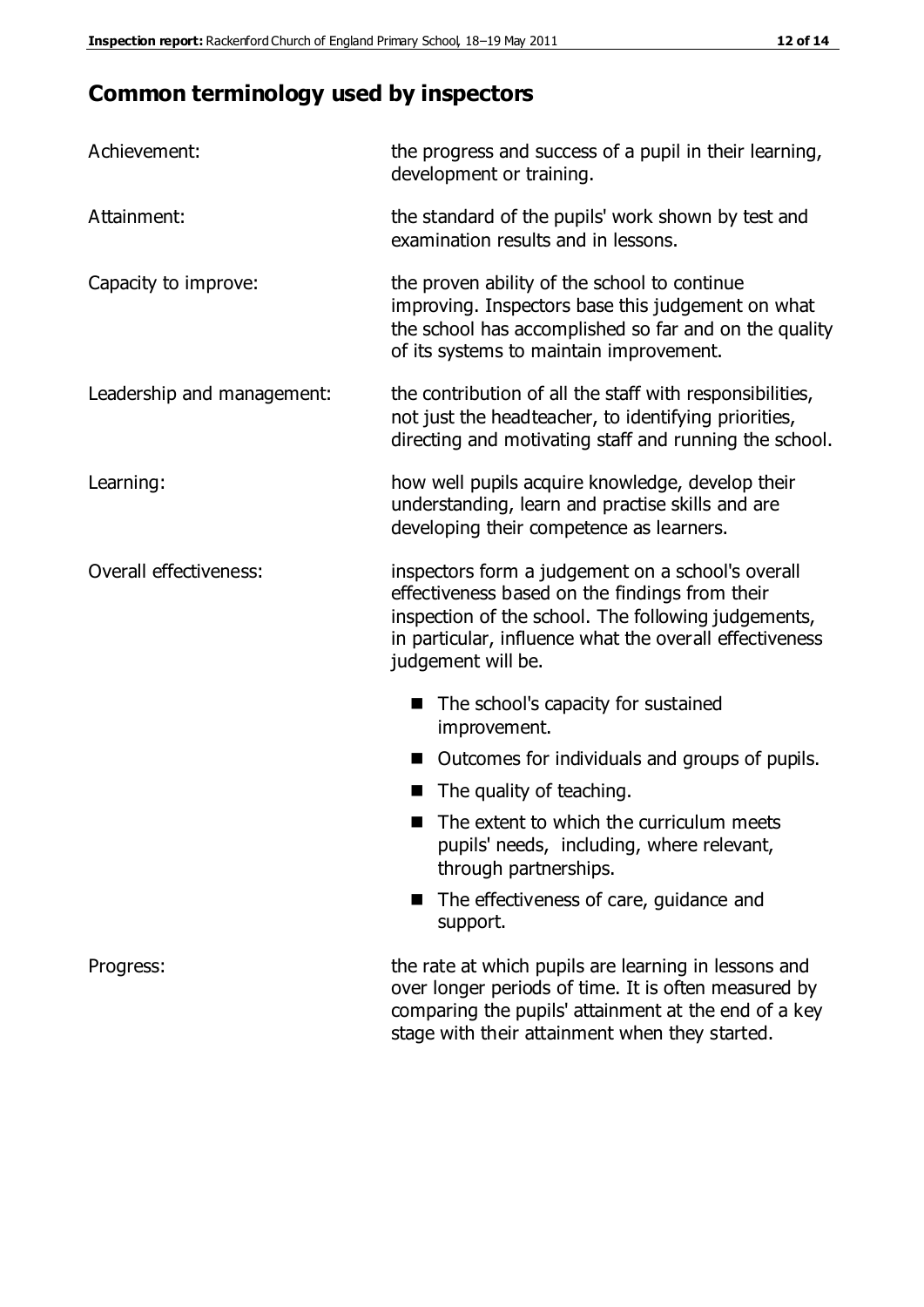## **This letter is provided for the school, parents and carers to share with their children. It describes Ofsted's main findings from the inspection of their school.**

20 May 2011

#### Dear Pupils,

#### **Inspection of Rackenford Church of England Primary School, Tiverton, EX16 8DU**

Thank you for making us welcome when we visited your school and talking to us about the things that you like there. We were very impressed by your excellent behaviour. Rackenford is a good school. Here are some of the things that we liked.

- You get a good start to your school life in the Reception class.
- Your achievement is good and you attain better than most children your age because of the good teaching you receive.
- Your school makes learning interesting and fun because of the good range of enjoyable activities provided for you.
- $\blacksquare$  The school looks after you well, which is why your understanding of how to stay safe and keep healthy is outstanding.
- You make a good contribution to the running of the school through the school council and other jobs that you do.
- The school is led and managed well by your headteacher and the people who help her.
- Your parents and carers get many excellent opportunities to be involved with the school.

To help make your school even better we have asked the staff and governors to:

- improve the ways you learn about people across the United Kingdom and the wider world
- use the new systems for checking on how well you are doing in an even better way so that they can easily compare your school with other schools nationally.

You can help by continuing to work as hard as you can.

Yours sincerely

Stephen Lake Lead inspector